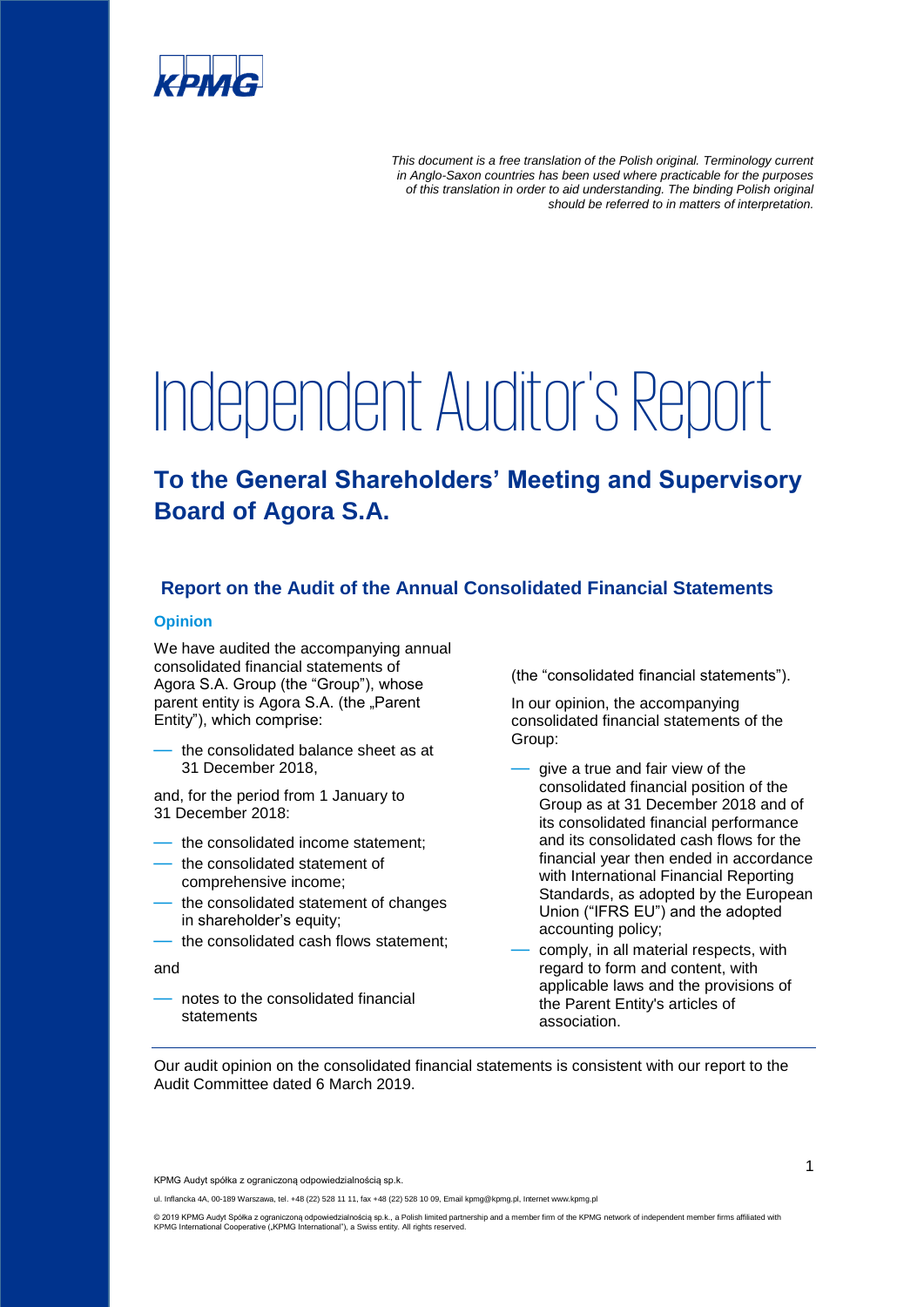

#### **Basis for Opinion**

We conducted our audit in accordance with:

- International Standards on Auditing as adopted by the National Council of Certified Auditors as National Standards on Auditing (the "NSA"); and
- the act on certified auditors, audit firms and public oversight dated 11 May 2017 (Official Journal from 2017, item 1089 with amendments) (the "Act on certified auditors"); and
- regulation (EU) No 537/2014 of the European Parliament and of the Council of 16 April 2014 on specific requirements regarding statutory audit of public-listed entities and repealing Commission

#### **Independence and Ethics**

We are independent of the Group in accordance with the Code of Ethics for Professional Accountants ("IFAC Code") issued by the International Ethics Standards Board for Accountants as adopted by the resolutions of the National Council of Certified Auditors, as well as other independence and ethical requirements, applicable to audit

#### **Key Audit Matters**

Key audit matters are those matters that, in our professional judgment, were of most significance in our audit of the consolidated financial statements of the current period. They are the most significant assessed risks of material misstatements, including those due to fraud, described below and we performed appropriate audit procedures to address these

**Impairment of non-current assets**

Decision 2005/909/EC (Official Journal of the European Union L 158 from 27 May 2014, page 77 and Official Journal of the European Union L 170 from 11 June 2014, page 66) (the "EU Regulation"); and

— other applicable laws.

Our responsibilities under those standards are further described in the Auditor's Responsibility for the audit of the consolidated financial statements section of our report.

We believe that the audit evidence we have obtained is sufficient and appropriate to provide a basis for our opinion.

engagement in Poland. We have fulfilled all ethical responsibilities resulting from those requirements and IFAC Code. During our audit the key certified auditors and the audit firm remained independent of the Group in accordance with requirements of the Act on certified auditors and the EU Regulation.

matters. Key audit matters were addressed in the context of our audit of the consolidated financial statements as a whole, and in forming our opinion thereon we have summarised our response to those risks. We do not provide a separate opinion on these matters. We have determined the following key audit matters:

The carrying value of goodwill as at December 31, 2018: PLN 295,117 thousand (as at December 31, 2017: PLN 295,834 thousand), magazine titles as at December 31, 2018: PLN 9,275 thousand (as at December 31, 2017: PLN 12,364 thousand), other intangible assets, including intangible assets recognized on consolidation as at December 31, 2018: PLN 116,288 thousand (as at December 31, 2017: PLN 129,744 thousand), property, plant and equipment as at December 31, 2018: PLN 519,472 thousand (as at December 31, 2017: PLN 513,965 thousand).

Based on impairment tests carried out in 2018, the impairment losses were recognized in relation to the Goldenline domain in the amount of PLN 6,927 thousand and in relation to goodwill assigned to activity of Futbolowo.pl in the amount of PLN 614 thousand. The Group recognized also impairment losses in respect of magazine title "Ładny Dom", including the related goodwill, in the total amount of PLN 2,285 thousand.

Reference to the consolidated financial statements:

*Note 2(d) "Property, plant and equipment", Note 2(e) "Intangible assets", Note 2(w) "Impairment losses", Note 3 . Intangible assets", Note 4 . Property, plant and equipment", Note 40 . Accounting estimates and judgements".*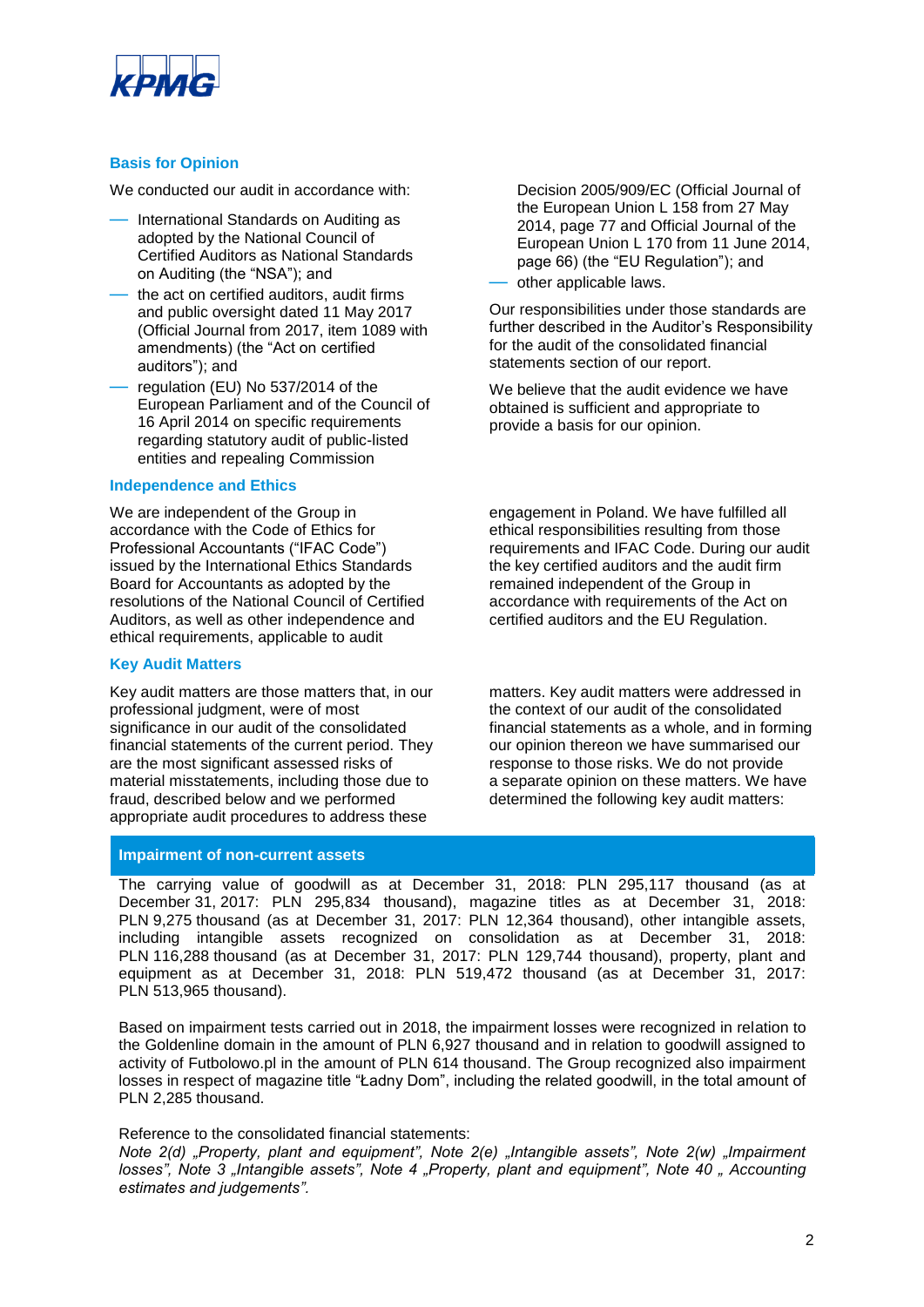

#### *Key audit matter Our response*

In association with acquiring control over its subsidiaries in the prior years, the Group recognized goodwill, which represents a significant line item in the consolidated financial statements. The Group also recognized significant intangible assets with indefinite useful life relating to magazine titles, other intangible assets and other noncurrent assets utilized by its cash-generating units.

The Agora Group's activities include primarily press publishing, printing activities, internet activities, cinemas, radio and television broadcasting, as well as operations in the outdoor advertising segment. The above components are characterized by different profitability, cyclicality and market volatility. The complexity and diversity of the businesses as well as the subjectivity of the Parent Entity Management Board's judgments related to the allocation of goodwill to different segments, other intangible assets and property, plant and equipment to different cash-generating units subject to the impairment tests constitute an additional risk factor.

In accordance with relevant financial reporting standards, the Group is required to perform an impairment test at least annually for any assets with indefinite useful life and assets for which there is an indicator of possible impairment, by comparing the carrying amount of the cash-generating unit to which goodwill, intangible assets with indefinite useful life, other intangible assets and property, plant and equipment have been allocated, to its recoverable amount.

The Group determines the recoverable amount using the discounted cash flow method, which is based mainly on estimates and assumptions made by the Parent Entity's Management Board, particularly in relation to the level of advertising spending in Poland in the Group's segments, newspapers and magazines sales in the Press segment and customer attendance in the cinema-related segment. Forecasts of future cash flows are particularly exposed to risk stemming from the changing market and regulatory environment.

Results of the impairment tests are sensitive to changes in key assumptions, such as

Our audit procedures included, among others:

- evaluating the Group's accounting policy in respect of impairment testing of goodwill, intangible assets with indefinite useful life, other intangible assets and property, plant and equipment against the requirements of the relevant financial reporting standards;
- based on our knowledge of the Group, assessing the Parent Entity Management Board's judgments regarding allocation of assets to cash-generating units and allocation of goodwill to segments;
- assisted by our own valuation specialists, assessing the correctness and methodological coherence of the Group's discounted cash flow models, and also comparing the methodology applied to commonly used valuation models;
- challenging the reasonableness of the Group's assumptions made regarding scale of activity, profitability, capital investments and growth rate after the detailed forecast period for assets (or cash generating units) by:
	- (i) comparing them to actual amounts in the preceding financial years, adjusted by the impact of forecasted changes in the market environment and the economic situation of the sectors in which each of the assets (or cash-generating units) operates;
	- (ii) assessment of the quality of historical estimates by analyzing the budgets prepared in preceding years against actual outcomes;
	- (iii) comparing the level of key assumptions made by the Group to the results of sensitivity analysis of valuation models for a change in key assumptions, taking into account the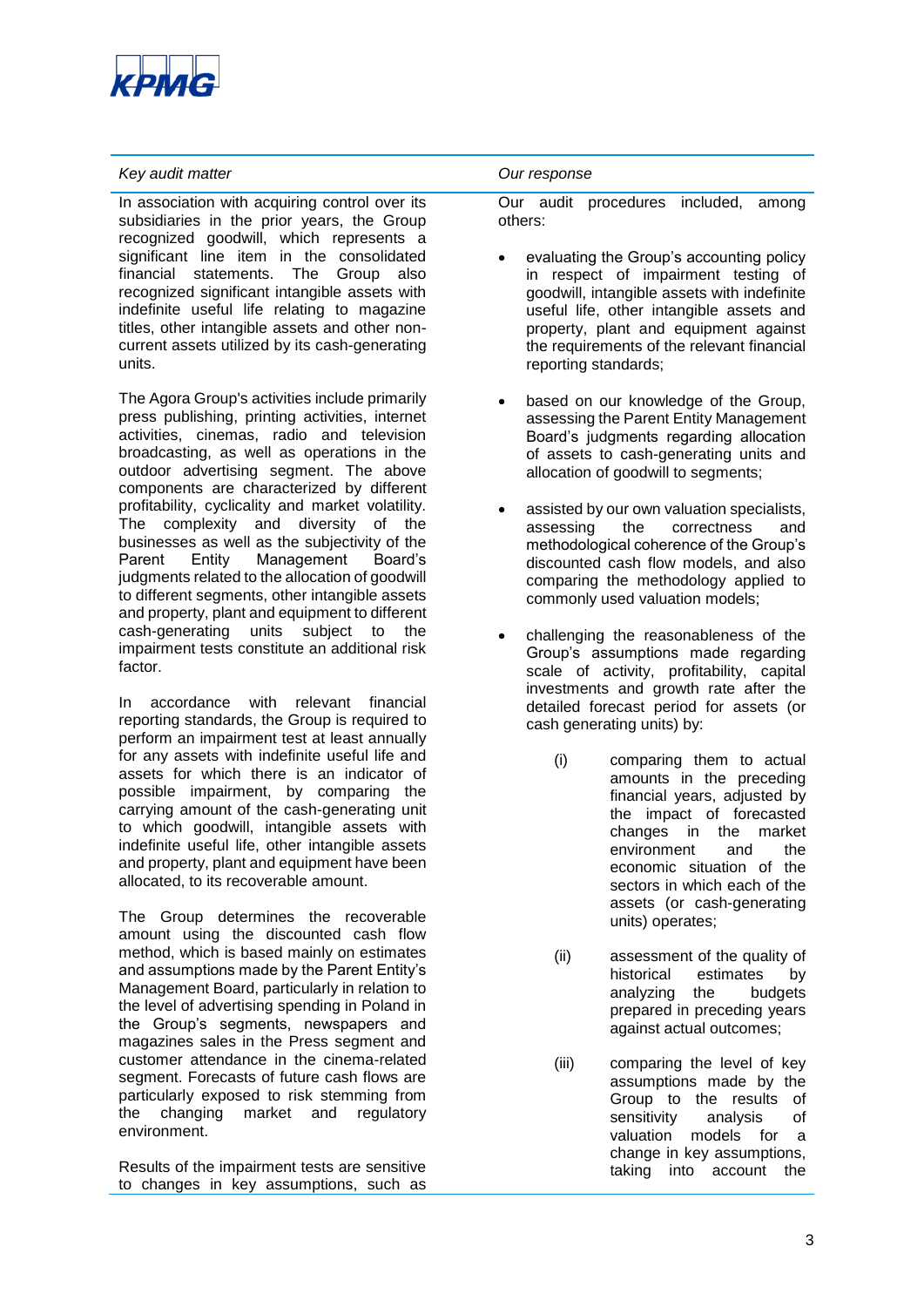

forecasted future cash flows, discount rates or growth rates after the period of detailed forecast. An insignificant change in these assumptions may have a significant impact on the estimate of the recoverable amount.

Due to the above factors, we considered this area to be a key audit matter.

possible bias of the Parent Entity Management Board in determining the appropriate level for key assumptions

- evaluation of the correctness of the discount rate applied by comparing it to external sources, with the support of our own valuation specialists;
- evaluation of accuracy and completeness of the consolidated financial statements disclosures with respect to key assumptions made, sensitivity of the models to changes in key assumptions and the results of the impairment tests.

#### **Responsibility of the Management Board and Supervisory Board of the Parent Entity for the consolidated financial statements**

The Management Board of the Parent Entity is responsible for the preparation of consolidated financial statements that give a true and fair view of the consolidated financial position of the Group and of its consolidated financial performance in accordance with International Financial Reporting Standards, as adopted by the European Union, the adopted accounting policy, the applicable laws and the provisions of the Parent Entity's articles of association and for such internal control as the Management Board of the Parent Entity determines is necessary to enable the preparation of consolidated financial statements that are free from material misstatement, whether due to fraud or error.

In preparing the consolidated financial statements, the Management Board of the Parent Entity is responsible for assessing the

#### **Auditor's Responsibility for the audit of the consolidated financial statements**

Our objectives are to obtain reasonable assurance about whether the consolidated financial statements as a whole are free from material misstatement, whether due to fraud or error, and to issue an auditors' report that includes our opinion. Reasonable assurance is a high level of assurance, but is not a guarantee that an audit conducted in accordance with NSAs will always detect a material misstatement when it exists. Misstatements can arise from fraud or error and are considered material if, individually or in the aggregate, they could reasonably be expected to influence the economic decisions

Group's ability to continue as a going concern, disclosing, as applicable, matters related to going concern and using the going concern basis of accounting unless the Management Board of the Parent Entity either intends to liquidate the Group or to cease operations, or has no realistic alternative but to do so.

According to the accounting act dated 29 September 1994 (Official Journal from 2019, item 351) (the "Accounting Act"), the Management Board and members of the Supervisory Board of the Parent Entity are required to ensure that the consolidated financial statements are in compliance with the requirements set forth in the Accounting Act. Members of the Supervisory Board of the Parent Entity are responsible for overseeing the Group's financial reporting process.

of users taken on the basis of these consolidated financial statements.

The scope of audit does not include assurance on the future viability of the Group or on the efficiency or effectiveness with which the Management Board of the Parent Entity has conducted or will conduct the affairs of the Group.

As part of an audit in accordance with NSAs, we exercise professional judgment and maintain professional scepticism throughout the audit. We also: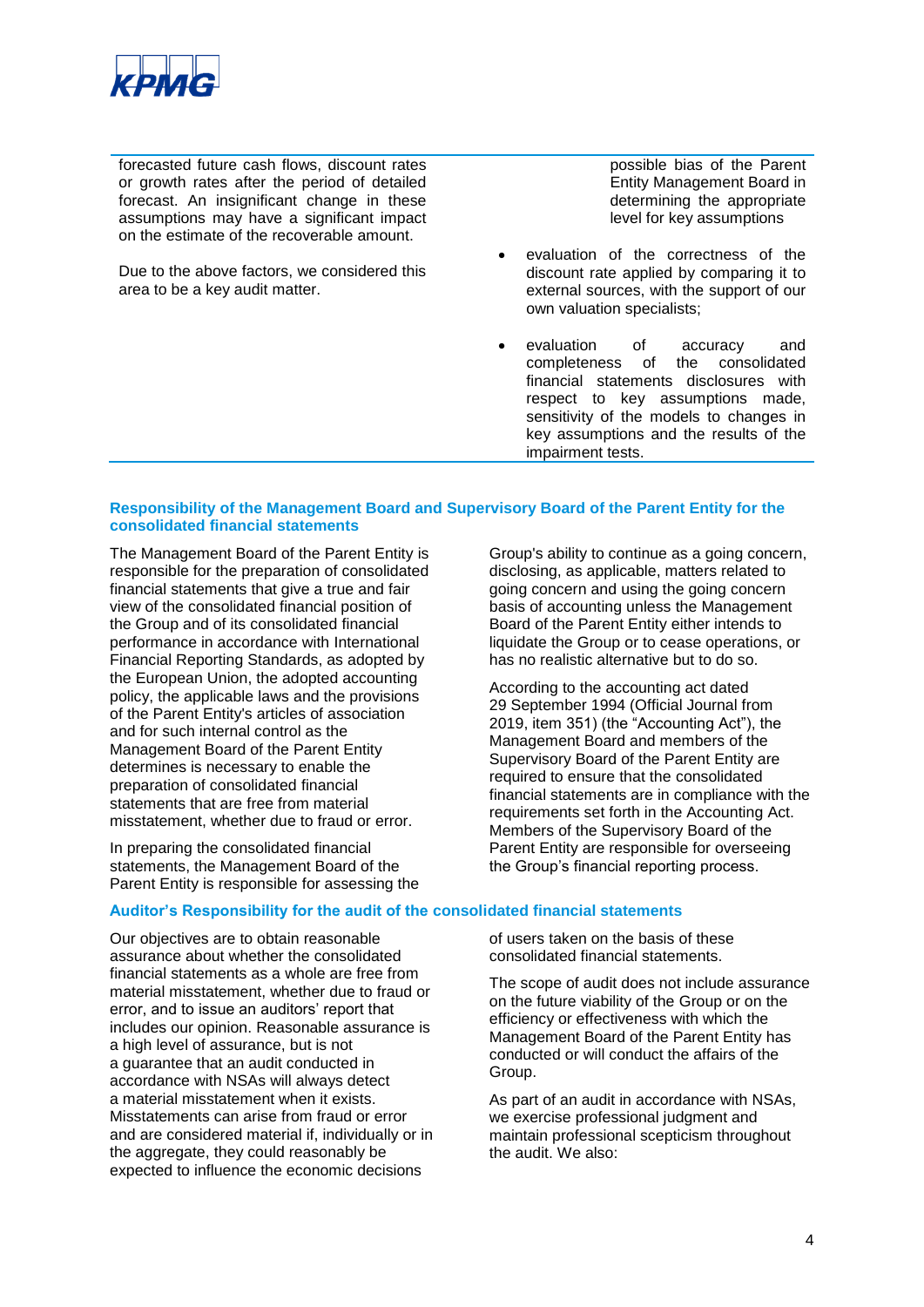

- identify and assess the risks of material misstatement of the consolidated financial statements, whether due to fraud or error, design and perform audit procedures responsive to those risks, and obtain audit evidence that is sufficient and appropriate to provide a basis for our opinion. The risk of not detecting a material misstatement resulting from fraud is higher than for one resulting from error, as fraud may involve collusion, forgery, intentional omissions, misrepresentations, or the override of internal control;
- obtain an understanding of internal control relevant to the audit in order to design audit procedures that are appropriate in the circumstances, but not for the purpose of expressing an opinion on the effectiveness of the Group's internal control;
- evaluate the appropriateness of accounting policies used and the reasonableness of accounting estimates and related disclosures made by the Management Board of the Parent Entity;
- conclude on the appropriateness of the Management Board of the Parent Entity's use of the going concern basis of accounting and, based on the audit evidence obtained, whether a material uncertainty exists related to events or conditions that may cast significant doubt on the Group's ability to continue as a going concern. If we conclude that a material uncertainty exists, we are required to draw attention in our auditors' report on the audit of the consolidated financial statements to the related disclosures in the consolidated financial statements or, if such disclosures are inadequate, to modify our opinion. Our conclusions are based on the audit evidence obtained up to the date of our auditors' report on the audit of the consolidated financial statements. However, future events or conditions may cause the Group to cease to continue as a going concern;
- evaluate the overall presentation, structure and content of the consolidated financial statements, including the disclosures, and whether the consolidated financial statements represent the underlying transactions and events in a manner that achieves fair presentation;
- obtain sufficient appropriate audit evidence regarding the financial information of the entities or business activities within the Group to express an opinion on the consolidated financial statements. We are responsible for the direction, supervision and performance of the group audit. We remain solely responsible for our audit opinion.

We communicate with the Audit Committee of the Parent Entity regarding, among other matters, the planned scope and timing of the audit and significant audit findings, including any significant deficiencies in internal control that we identify during our audit.

We provide the Audit Committee of the Parent Entity with a statement that we have complied with relevant ethical requirements regarding independence, and communicate with them all relationships and other matters that may reasonably be thought to bear on our independence, and where applicable, related safeguards.

From the matters communicated with the Audit Committee of the Parent Entity, we determine those matters that were of most significance in the audit of the consolidated financial statements of the current reporting period and are therefore the key audit matters. We describe these matters in our auditors' report on the audit of the consolidated financial statements unless law or regulation precludes public disclosure about the matter or when, in extremely rare circumstances, we determine that a matter should not be communicated in our report because the adverse consequences of doing so would reasonably be expected to outweigh the public interest benefits of such communication.

#### **Other information, including the report on activities**

#### *Other Information*

The other information comprise the information included in the consolidated annual report of the Group, but does not include the

consolidated financial statements and our auditor's report thereon (the "Other information").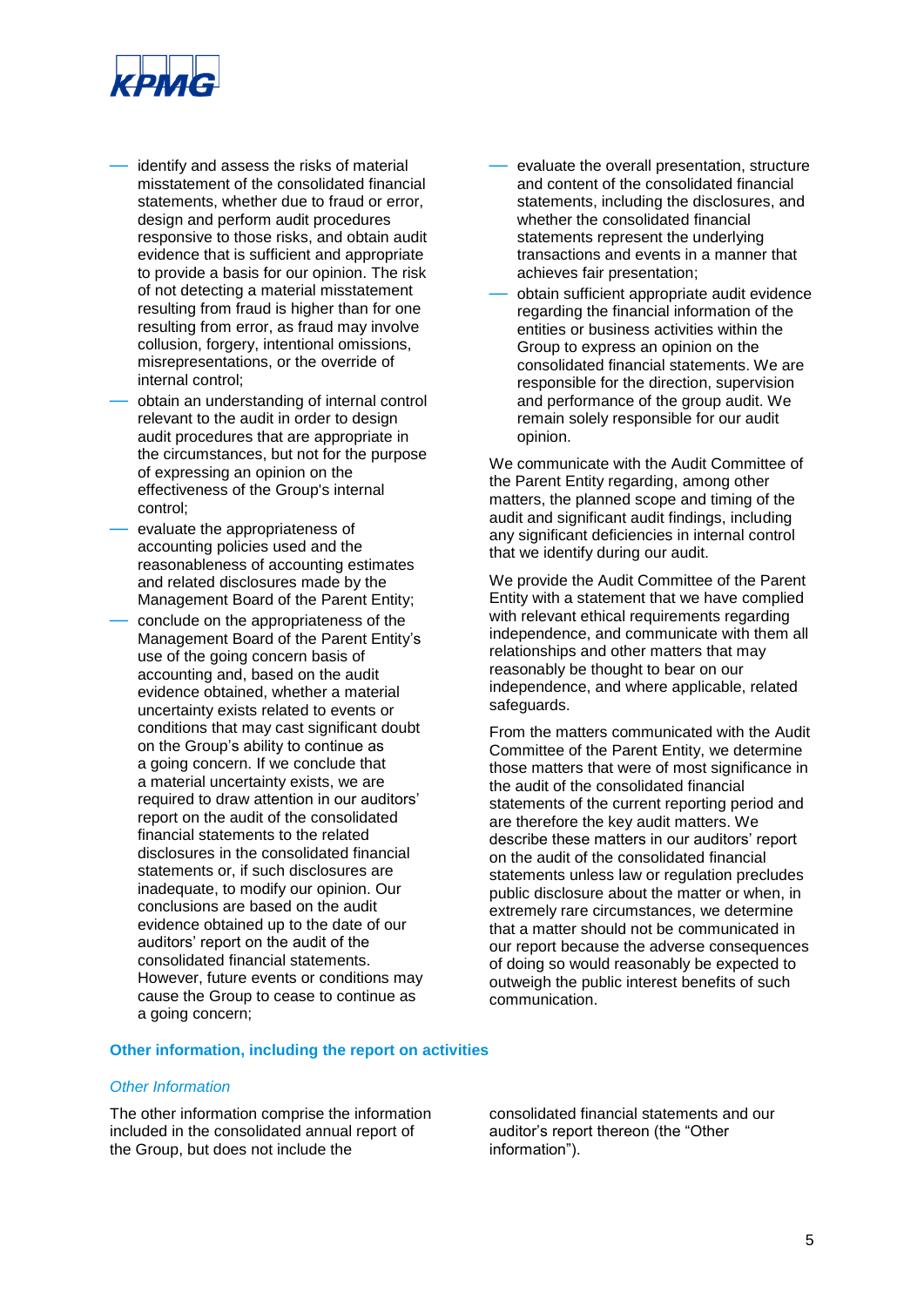

#### *Responsibility of the Management Board and Supervisory Board*

The Management Board of the Parent Entity is responsible for the Other information in accordance with applicable laws.

The Management Board and members of the Supervisory Board of the Parent Entity are required to ensure that the report on activities

#### *Auditor's Responsibility*

Our opinion on the consolidated financial statements does not cover the Other information.

In connection with our audit of the consolidated financial statements, our responsibility was to read the Other information and, in doing so, consider whether the Other information is materially inconsistent with the consolidated financial statements or our knowledge obtained in the audit, or otherwise appears to be materially misstated. If, based on the work we performed, we conclude that there is a material misstatement in the Other information, we are required to report that fact.

In accordance with the Act on certified auditors our responsibility was to report if the Report on activities was prepared in accordance with

#### *Opinion on the Report on activities*

Based on the work undertaken in the course of our audit of the consolidated financial statements, in our opinion, the accompanying Report on activities, in all material respects:

- has been prepared in accordance with applicable laws, and
- is consistent with the consolidated financial statements.

#### *Opinion on the statement on corporate governance*

In our opinion, the corporate governance statement, which is a separate part of the Report on activities, includes the information required by paragraph 70 subparagraph 6 point 5 of the Decree of the Ministry of Finance dated 29 March 2018 on current and periodic information provided by issuers of securities and the conditions for recognition as equivalent of information required by the laws of a nonmember state (Official Journal from 2018, item 757) (the "decree").

of the for the year ended 31 December 2018 (the "Report on activities"), including the corporate governance statement and the report on non-financial information referred to in art. 55 paragraph 2c of the Accounting Act are in compliance with the requirements set forth in the Accounting Act.

applicable laws and the information given in the Report on activities is consistent with the consolidated financial statements.

Moreover, in accordance with the requirements of the Act on certified auditors our responsibility was to report whether the Group included in the statement on corporate governance information required by the applicable laws and regulations, and in relation to specific information indicated in these laws or regulations, to determine whether it complies with the applicable laws and whether it is consistent with the consolidated financial statements and to inform whether the Group prepared a separate report on non-financial information.

Furthermore, based on our knowledge about the Group and its environment obtained in the audit of the consolidated financial statements, we have not identified material misstatements in the Report on activities.

Furthermore, in our opinion, the information identified in paragraph 70 subparagraph 6 point 5 letter c-f, h and letter i of the decree, included in the corporate governance statement, in all material respects:

- has been prepared in accordance with applicable laws; and
- is consistent with the consolidated financial statements.